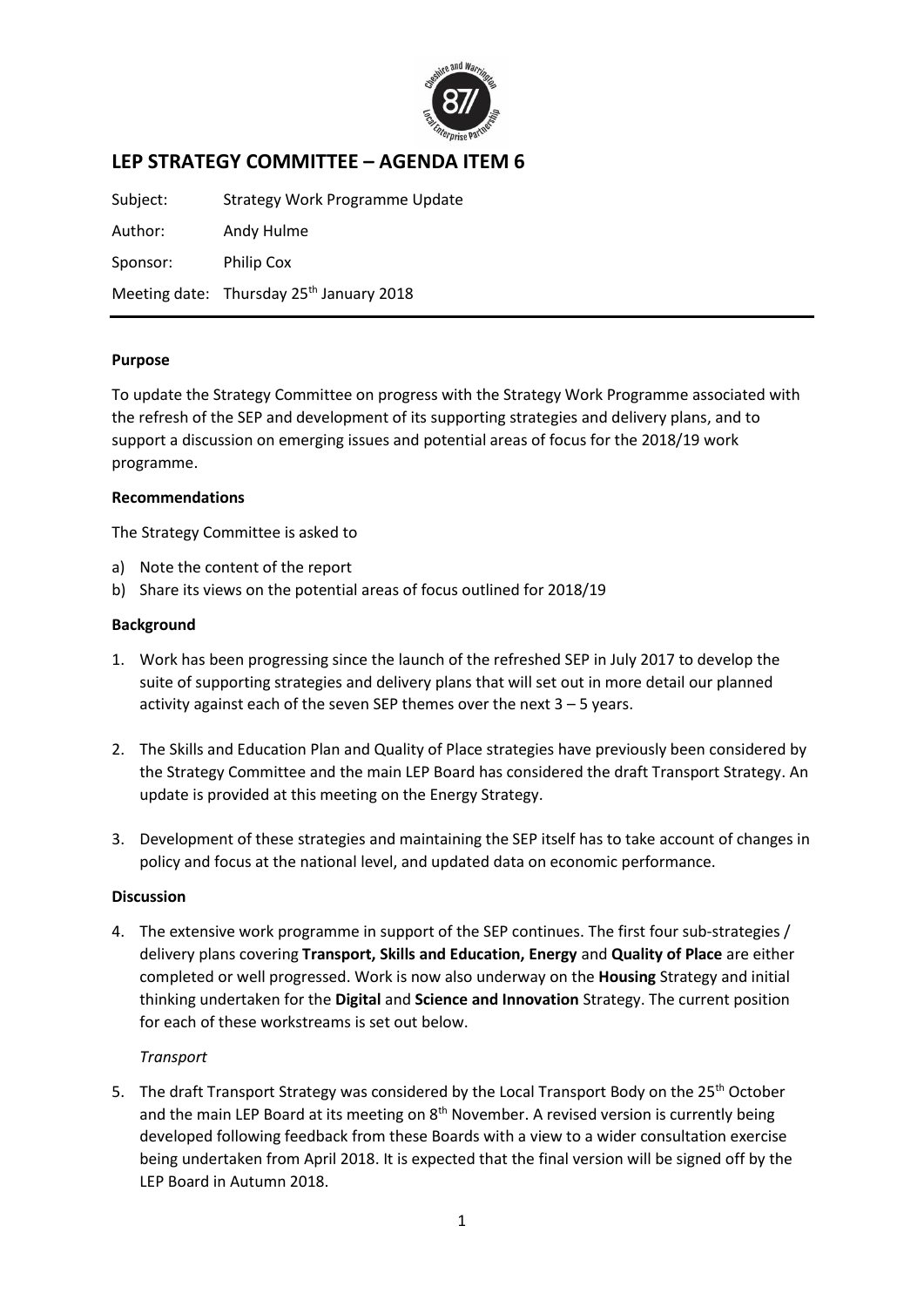

## *Skills and Education*

6. Work on developing this Strategy is now complete, with the document available on the LEP website. Activity is now switching towards implementation, overseen by the Employer Skills Board.

*Energy*

- 7. A presentation on the emerging Energy Strategy will be given at this meeting by Mickledore.
- 8. Consideration of how issues related to energy (and power), water and other **infrastructure** issues are considered in a better coordinated way at the LEP level, including the potential for establishing an Infrastructure Board or Commission.

### *Quality of Place*

- 9. Following the presentation to the previous meeting of the Strategy Committee, useful engagement sessions were held with two separate groups of students and business start ups at the University of Chester.
- 10. The draft narrative is being progressed with the aim of circulating an initial document for comment by mid-February.

### *Phase 2 Strategies*

### *Housing*

- 11. GL Hearne has started its commission to support the LEP in developing a Housing Strategy and Delivery Plan. Engagement sessions have been held with the Cheshire and Warrington Housing Alliance (principally the Registered Providers operating in the sub-region) and a group of private sector house builders and developers to hear their perspectives on the issues affecting housing delivery in the area.
- 12. Work has started to scope out the briefs covering the development of strategies for **Digital** and **Science and Innovation**. The most recent meeting of the LEP's Innovation Board agreed that a small stakeholder workshop would be a useful tool in developing the scope for the Science and Innovation Strategy and arrangements are being made to hold this session early-to-mid February.
- 13. Support has been offered by the Skills and Growth Company to develop an outline scope for the Digital Strategy.

### *SEP review*

- 14. The Strategy Committee will recall that at the time the refreshed SEP was published the Executive committed to an early review of the SEP to ensure that it remains current and reflective of any significant changes in national policy. Work on this review will start in February with the intention of reporting back to the March meeting.
- 15. There are a number of things to consider when undertaking the review. Firstly, the latest release of economic data by the Office for National Statistics (ONS) was published shortly before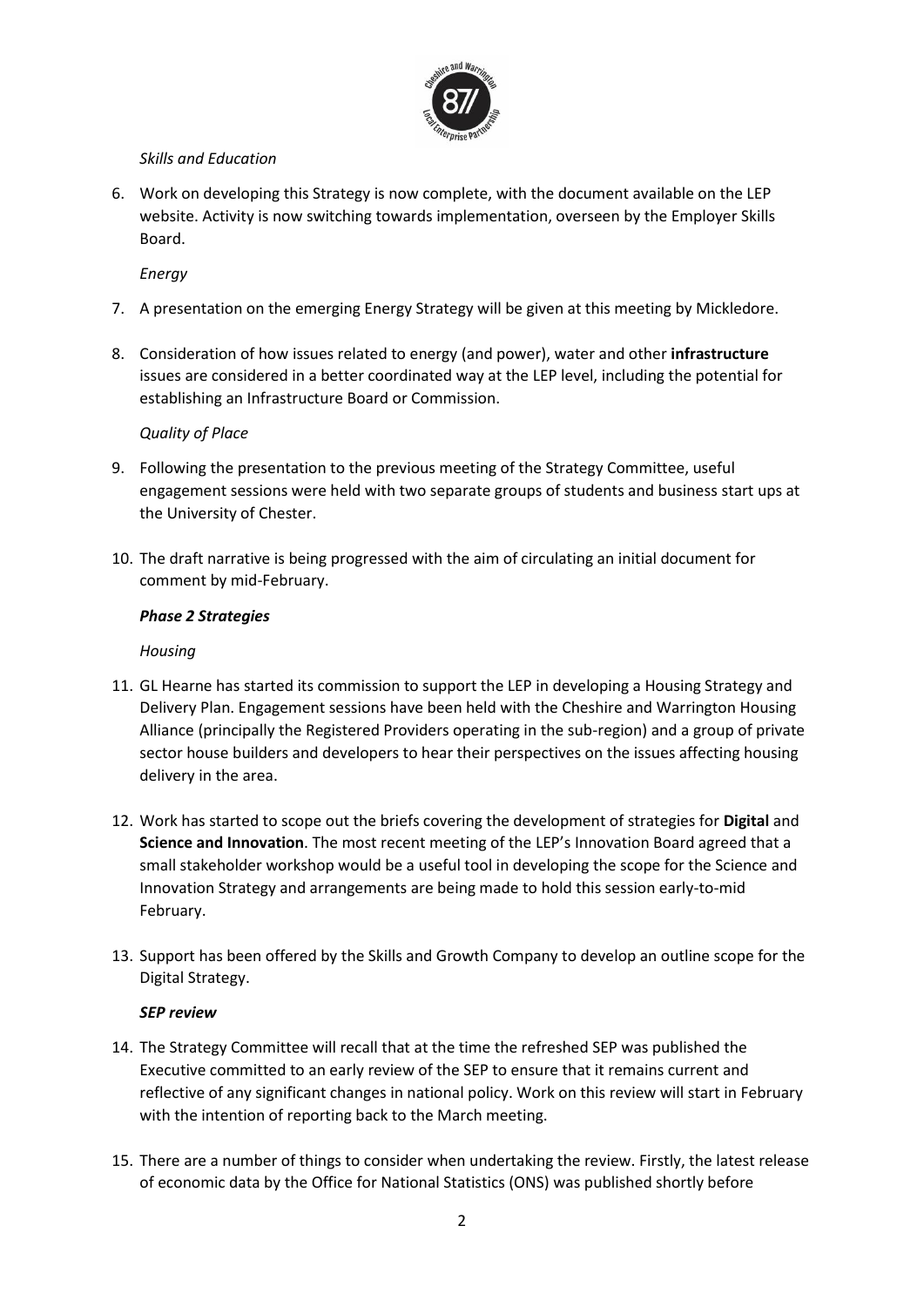

Christmas. Despite fears that the revised methodology being adopted would adversely impact on Cheshire and Warrington, this appears not have been the case.

- 16. Provisional data puts our GVA (as at year to December 2016) at £29.338 billion, up 6.1% on the previous year. This compares to UK growth of 3.7% over the period and a North West rate of 3.8%.
- 17. The two charts below show the growth in GVA by LEP area (for the North West) and by local authority, for the period 1997 to 2016.





18. Whilst previous growth rates are no guarantee of future growth, they do provide potential indicators to the levels of growth that will need to be achieved in order to hit our GVA target of £50 billion by 2040. Our average growth over the 10 years from 2007 – 2016 was 2.4%, and if this were maintained our economy would grow to £50.2 billion by 2040. **However, should the five-year average of 4.2% be maintained the target would be achieved by 2030**. Also, should current growth rates be maintained the Cheshire and Warrington economy would in due course become bigger than both Lancashire and Liverpool City Region's.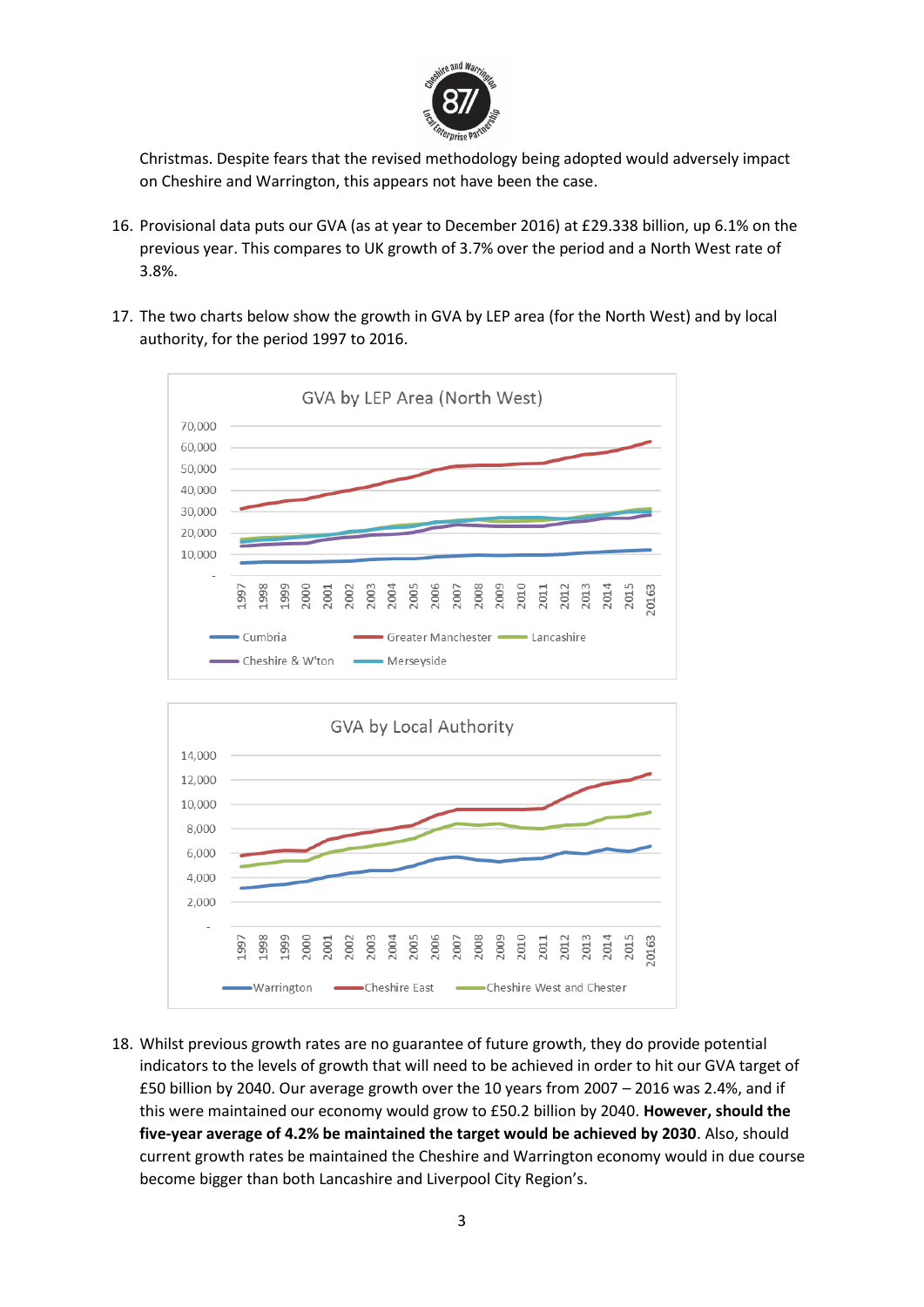

19. Other items to be reflected in the review of the SEP include the imminent launch of the Sub-Regional prospectus, submission of the Constellation Partnership Growth Strategy, announcement of the potential North Wales Growth Deal, launch of the cross-border rail prospectus and the launch of the Industrial Strategy. These developments will also, to varying degrees, shape the Strategy work programme for the coming year.

# *Looking ahead to 2018/19*

### *Delivery of the sub-regional prospectus*

- 20. The Economic Prosperity Board (which is comprised of the LEP Chair and three Local Authority Elected Leaders) is expected at its meeting on 9th February to approve the publication of the **Sub Regional Prospectus** that has been developed jointly by the LEP and local authorities over the last several months. The Prospectus was initially to be used as a vehicle for discussions with Government on a potential devolution Deal, however as the Government's position on this remains unclear, it will instead provide a roadmap for the work programme which brings together the key components of the economic growth and public service reform agendas.
- 21. Naturally large parts of the prospectus reflect and are founded on the work that the LEP is progressing on the thematic and spatial priorities outlined in the SEP. To support delivery it is likely that appropriate monitoring and performance reporting will be needed and this links to the long standing ambition to develop an economic 'dashboard' for the sub-region which would provide easily accessible data on our economic performance.

# *Local Industrial Strategy*

22. Details of the requirements for development of **Local Industrial Strategies** are still awaited however it is likely to be a significant piece of work for the LEP which will need to be in place by March 2019. There may be further work to be commissioned to meet specific evidence requirements (e.g. building on our current work with the automotive sector), and increased thought to how create an environment which supports our other key sectors to remain competitive and increase productivity.

# *Science and Innovation*

23. Due to the various regional and national activity previously outlined in relation to science and innovation, the strategy currently under development is likely to be less detailed than some of the other supporting strategies, whilst setting out some more detailed work to be undertaken in 2018/19. In particular, a specific piece of work is likely to be required to understand what we need to do to develop our innovation 'ecosystem' – including how we support our businesses to work with agencies and institutions outside Cheshire and Warrington. This would link to the work on the Local Industrial Strategy and also development of the Cheshire Science Corridor proposition.